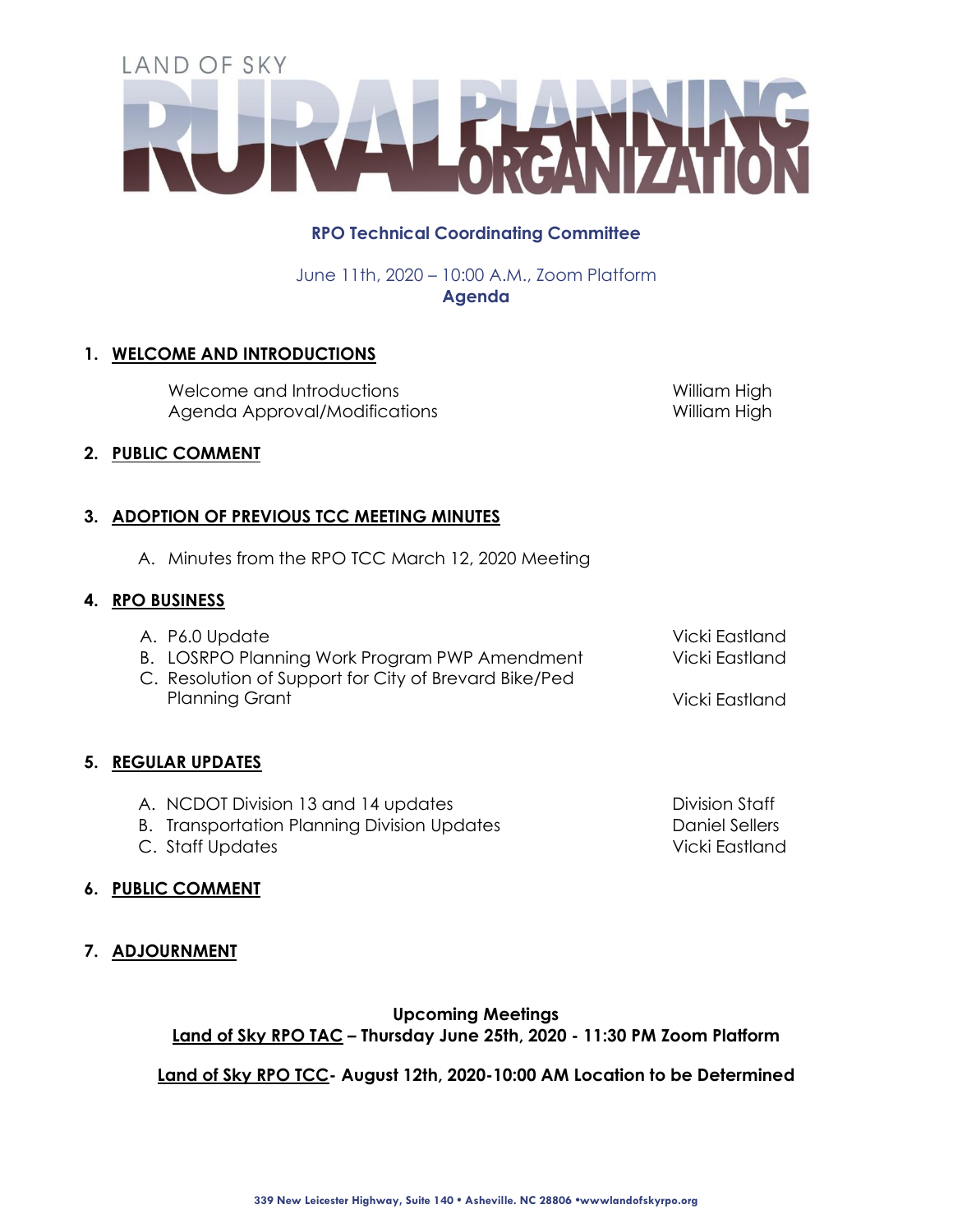# *3. ADOPTION OF PREVIOUS TCC MEETING MINUTES*

A. Minutes from the RPO TCC March 12, 2020 TCC Meeting

### **RPO Technical Coordinating Committee**

March 12, 2020 – 10:00 A.M., Land of Sky Regional Council **Minutes**

### **Attendance:**

William High Vicki Eastland Zia Rifkin Daniel Sellers Stephen Sparks Steve Williams Hannah Cook Troy Wilson Steve Cannon Jodie Ferguson Aaron Bland Leigh Huffman Scott Collier Mark Pulliam April Alm Chris Lee

# **WELCOME AND HOUSEKEEPING**

Chair William High called the meeting to order at approximately 10:00am, welcomed everyone in attendance, and requested introductions. He communicated that the agenda was presented for approval with no modifications requested.

### *Steve Williams moved to approve the agenda as presented. April Alm seconded, and the motion carried without further discussion.*

#### **PUBLIC COMMENT**

No public comments were made.

#### **ADOPTION OF THE PREVIOUS TCC MINUTES**

*Jodie Ferguson moved to approve the February 13, 2020 TCC minutes as presented. Steve Williams seconded and as all were in favor, the motion carried.*

#### **RPO BUSINESS**

P6.0 Update: Vicki Eastland shared the following updated P6.0 schedule:

| <b>Prioritization Task</b>                    | <b>Estimated Date</b>        |
|-----------------------------------------------|------------------------------|
| Local Meetings to select project submittals   | September 2019- January 2020 |
| <b>DRAFT Projects Submittal list</b>          | February, 2020               |
| <b>Final Project List Approved by LOS TAC</b> | <b>March 2020</b>            |
| <b>Alternate Criteria Deadline</b>            | May 1st 2020                 |
| <b>Project Prioritization Public Survey</b>   | <b>Fall 2020</b>             |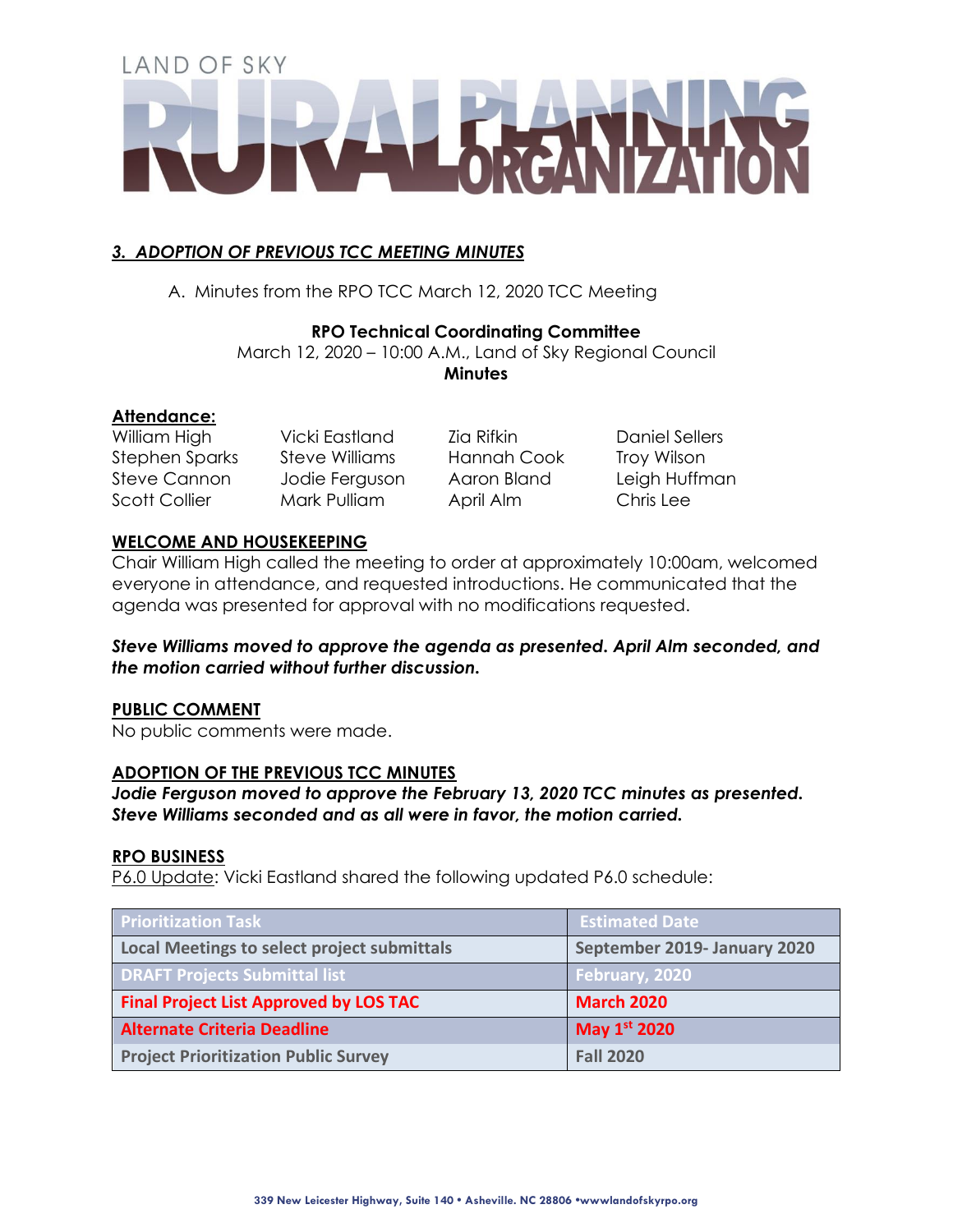| LAND OF SKY                                               |                             |  |
|-----------------------------------------------------------|-----------------------------|--|
|                                                           |                             |  |
| <b>DRAFT Statewide Programmed Projects and SPOT</b>       | <b>End of February 2021</b> |  |
| <b>Scores Released</b>                                    |                             |  |
| <b>LOSRPO Local Input Point Methodology Due</b>           | <b>March 1st, 2021</b>      |  |
| <b>Local Input Points for Regional Input Projects Due</b> | May 28th, 2021              |  |
| <b>Local Input Points for Division Needs Projects Due</b> | October 29th 2021           |  |
| DRAFT 2023-2032 STIP Released                             | <b>February 2022</b>        |  |

She noted there were still some slots for alternate-mode projects if anyone has anything to submit. She also shared about alternate criteria, noting that at the Regional Impact tier, there would be no change to the criteria. For the Division Needs criteria, the following changes would be made: to allow 15% of the score determined by lane width. The deadline has been extended until August for submission of alternate criteria.

#### *Information only. No action requested.*

#### LOSRPO P6.0 Project List:

Vicki Eastland communicated that in this round of prioritization, Land of Sky RPO has 16 new project submittals for each mode of transportation. In addition to new submittals, Land of Sky RPO has carryover highway projects: two in Transylvania Co. and two in Madison Co.

Vicki Eastland shared about the Sharp Hollow Road project in Madison Co. that would be added to the draft project submittal list in the Division Needs Tier.

Vicki Eastland shared a brief overview of the prioritization process in the LOSRPO region. She noted that RPOs, MPOs and the Divisions work together to submit projects in the SPOT Online Tool. Projects come from comprehensive transportation plans, which include all modes of transportation. Projects are selected from CTPs; but could also be submitted from other sources if there is an extenuating reason. LOSRPO receives 16 submittals for each transportation mode. This round LOSRPO will have 1200 points at the Regional Impact tier and another 1200 points at the Division Needs tier. Once projects are submitted those are scored through the SPOT Office in Raleigh based on established criteria.

Both the TCC and TAC approved the DRAFT Highway Projects list during the February meeting cycle. There was an ad in the March 4 Mountain Express announcing the public comment period. RPO staff continues to enter projects into the SPOT On!ine tool working with NCDOT Division 13/14 staff as well as SPOT office staff to improve submitted projects. View the project list at<http://landofskyrpo.org/prioritization/>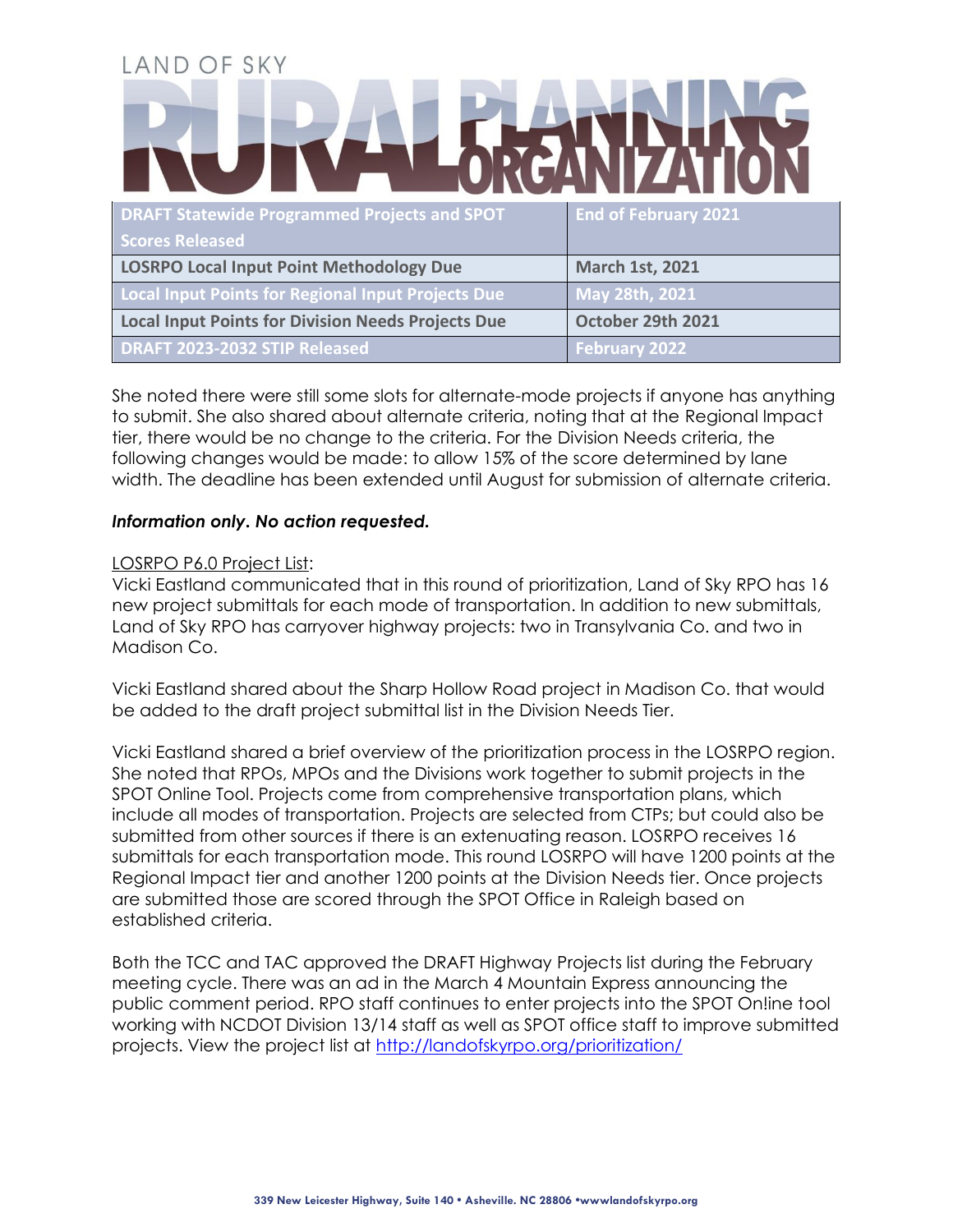*Steve Williams moved to recommend the Draft Project list submittal to the LOSRPO TAC for consideration of approval. Mark Pullium seconded, and the motion carried without further discussion.*

Traffic Safety Presentation: Scott Collier provided a Traffic Safety presentation on NCDOT safety and mobility funding programs and the roles of the regional traffic office. Three Regional Traffic Offices exist, which work with the divisions in the state. Roles include speed ordinances, school zones, work zones, they also review plans.

Discussion occurred regarding bundling of funds, known as companion funding, which could help a project get funded.

The development of safety projects begins with an initial request or a traffic/collision notice from an HSIP office. Three funding sources are utilized to fund projects and there are various levels of SPOT safety costs. HSIP (federal funds), SPOT Safety funds, SPOT Mobility funds. Projects are chosen and funded based on a benefit to cost ratio.

Scott Collier shared about the SPOT Mobility Program, which is a way of treating locations that have congestion and delay. A new part of this mobility program allows migration to congestion from school ingress/egress traffic flow. These projects do not have to go through the same evaluation process as other projects. Typical mobility projects include traffic signals, roundabouts, auxiliary turn lanes, directional crossovers/superstreet designs, multilane short segments and implement or improve signal systems.

#### *Information item. No action requested.*

#### **REGULAR UPDATES**

NCDOT Division 13 and Division 14 Updates TPB Updates Legislative Updates Staff Updates

**PUBLIC COMMENT**

No public comments.

#### **ADJOURNMENT-**

*William High adjourned the meeting, as there was no further business.* 

#### **Staff Recommendations**:

Review the DRAFT TCC minutes and adopt with requested edits.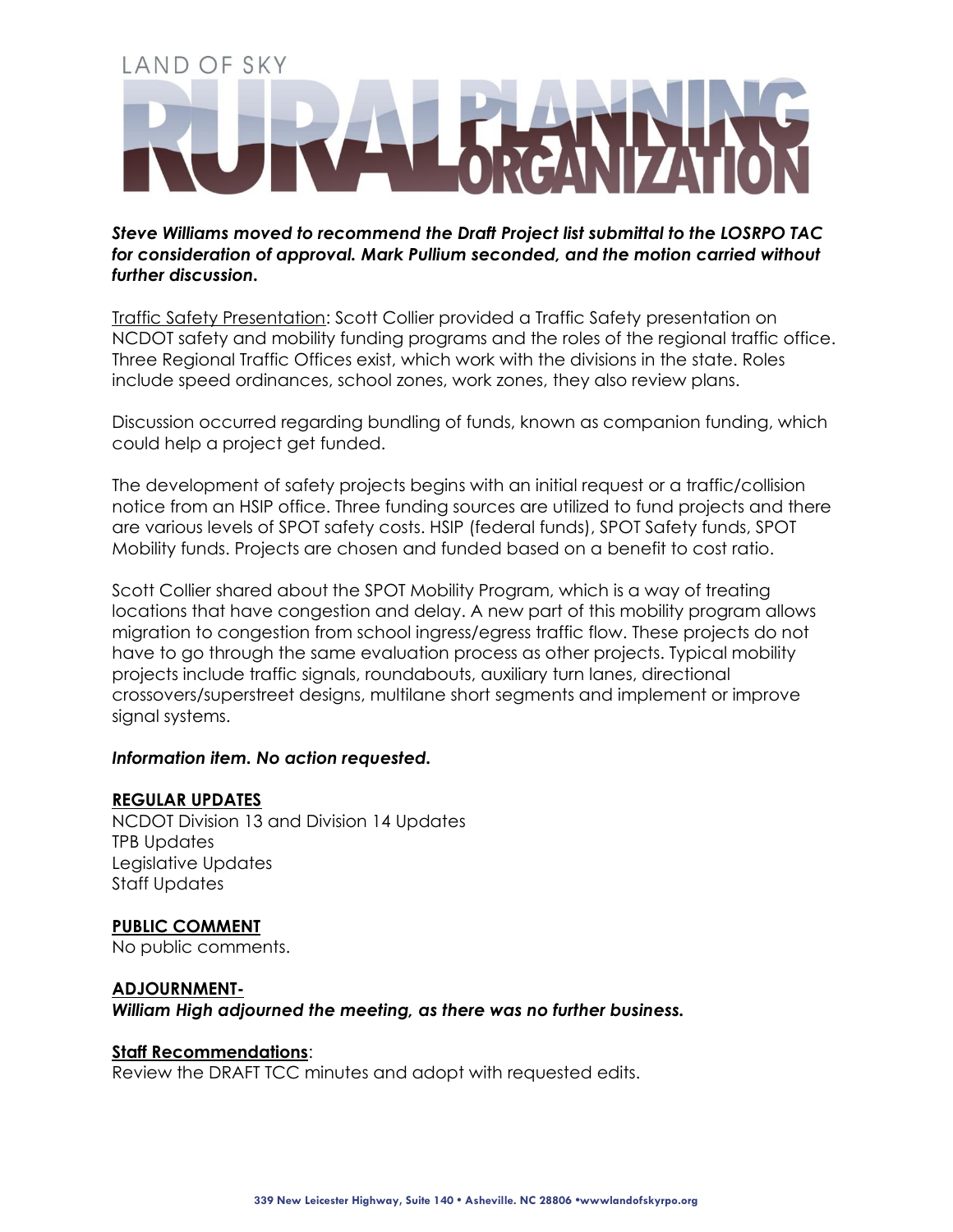# **4. RPO Business**

# **Item 4A Prioritization 6.0 Update**

# **SPOT6.0 Updates**

| <b>Prioritization Task</b>                                 | <b>Estimated Date</b>          |
|------------------------------------------------------------|--------------------------------|
| <b>Final Project List Approved by LOS TAC</b>              | March 2020                     |
| <b>SPOT On!ine Closes for submitting projects</b>          | <b>July 31st</b>               |
| <b>DRAFT Identified Needs Due for Hwy Projects</b>         | <b>September 11, 2020</b>      |
| <b>Area Specific Weights due</b>                           | <b>October 23rd</b>            |
| <b>Final Identified Needs and Complete Streets Project</b> | April 23rd, 2021               |
| sheets due for all projects (Hwy and Non-Hwy)              |                                |
| <b>DRAFT Programmed Statewide Mobility Projects and</b>    | End of May, 2021               |
| <b>Quantitative Scores for all projects released</b>       |                                |
| Local Input Point Assignment Methodologies Due             | June 1, 2021                   |
| <b>Local Input Points for Regional Impact Projects Due</b> | August 27 <sup>th</sup> , 2021 |
| <b>DRAFT list of Programmed Regional Impact Projects</b>   | End of October, 2021           |
| <b>Local Input Points for Division Needs Projects Due</b>  | January 28th, 2022             |
| DRAFT 2023 - 2032 STIP Released                            | $\sqrt{2022}$                  |

# **Project List**

Both the TCC and TAC approved the final project at their March meetings. RPO staff continues to enter projects into the SPOT On!ine tool working with NCDOT Division 13/14 staff as well as SPOT office staff to improve submitted projects. <http://landofskyrpo.org/prioritization/>

#### **Staff Recommendations**:

No action required, information only.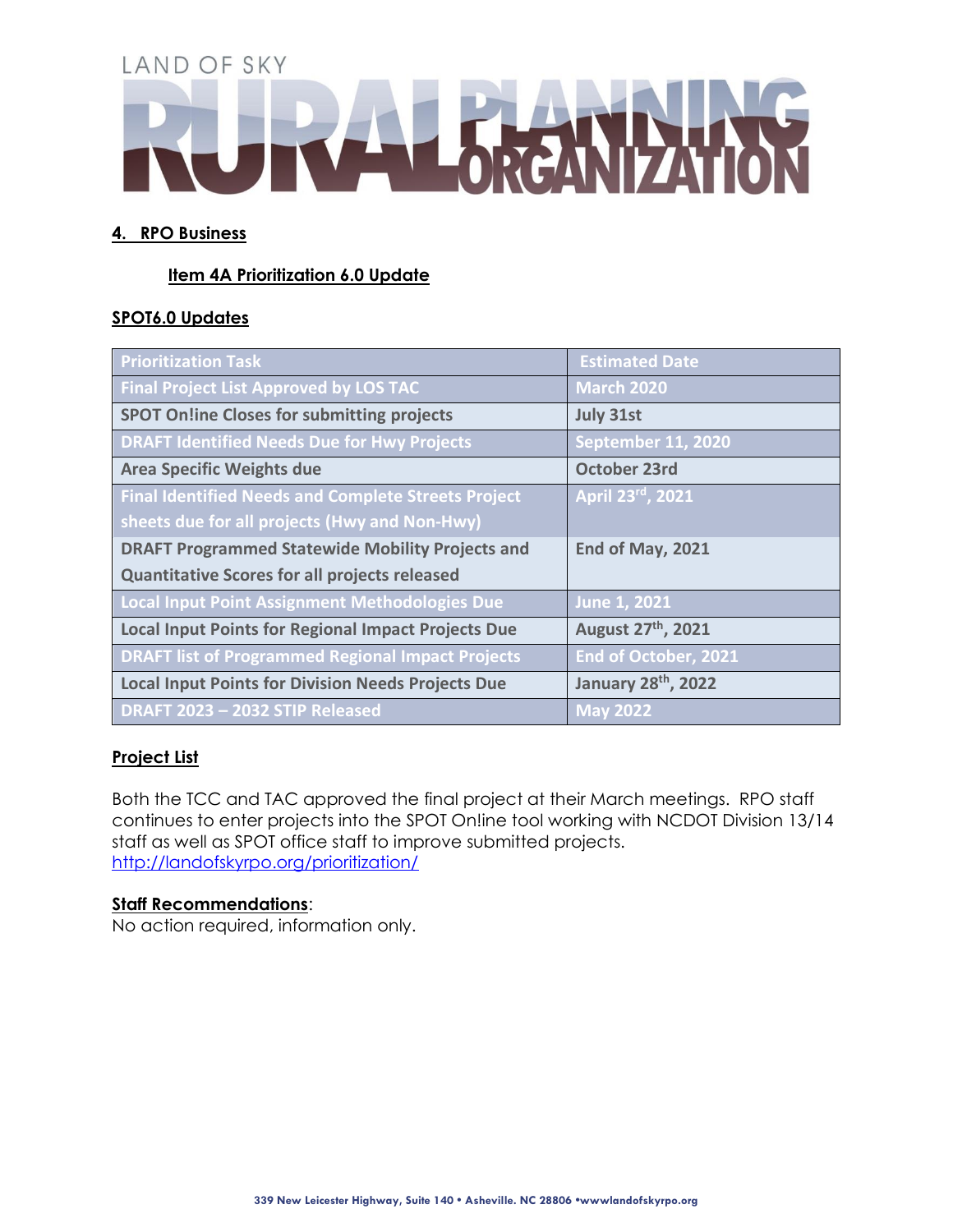# **Item 4B LOSRPO PWP Amendment**

The Land of Sky Rural Planning Organization (LOSRPO) is seeking Transportation Planning Branch approval for the amended FY 2020 Planning Work Program. RPO staff, who reviewed the current fiscal year planning work program and budget, identified shifts of funding that are necessary to reflect actual work demands through the last three months of the fiscal year; deemed this amendment necessary. The Technical Coordinating Committee will recommend the changes on **June 11, 2020** and the Technical Advisory Committee will endorsed these on **June 25, 2020**. There is no change to the RPO's overall budget and RPO members will not be requested to provide money.

The following changes are recommended:

# IV-3 Lodging, Meals, Incidentals

- IV-3 Lodging Meals, Incidentals: Because of the impacts of COVID-19, LOSRPO staff did not undertake the types of travel as staff would normally. For this reason, LOSRPO staff requests to shift funding to programs with ongoing work tasks. There are no changes to the specified deliverables, but the amount of money allocated for Lodging, Meals, Incidentals is **reduced** by \$1,744.68.
- Total for IV-3 (Lodging, Meals, Incidentals) **reduced** by \$1,744.68.
- Funds shifted will be re-allocated over several funding categories with ongoing work tasks.

# IV-5 Registration / Training

• IV-5 Registration / Training: Because of the impacts of COVID-19, LOSRPO staff did not attend anticipated Conferences. For this reason, LOSRPO staff requests to shift funding to programs with ongoing work tasks. There are no changes to the specified deliverables, but the amount of money allocated for Registration / Travel is **reduced** by \$3,591.28.

# IV-6 Travel

• IV-6 Travel: Because of the impacts of COVID-19, LOSRPO staff did not undertake the types of travel as staff would normally. For this reason, LOSRPO staff requests to shift funding to programs with ongoing work tasks. There are no changes to the specified deliverables, but the amount of money allocated for Travel is **reduced** by \$735.00.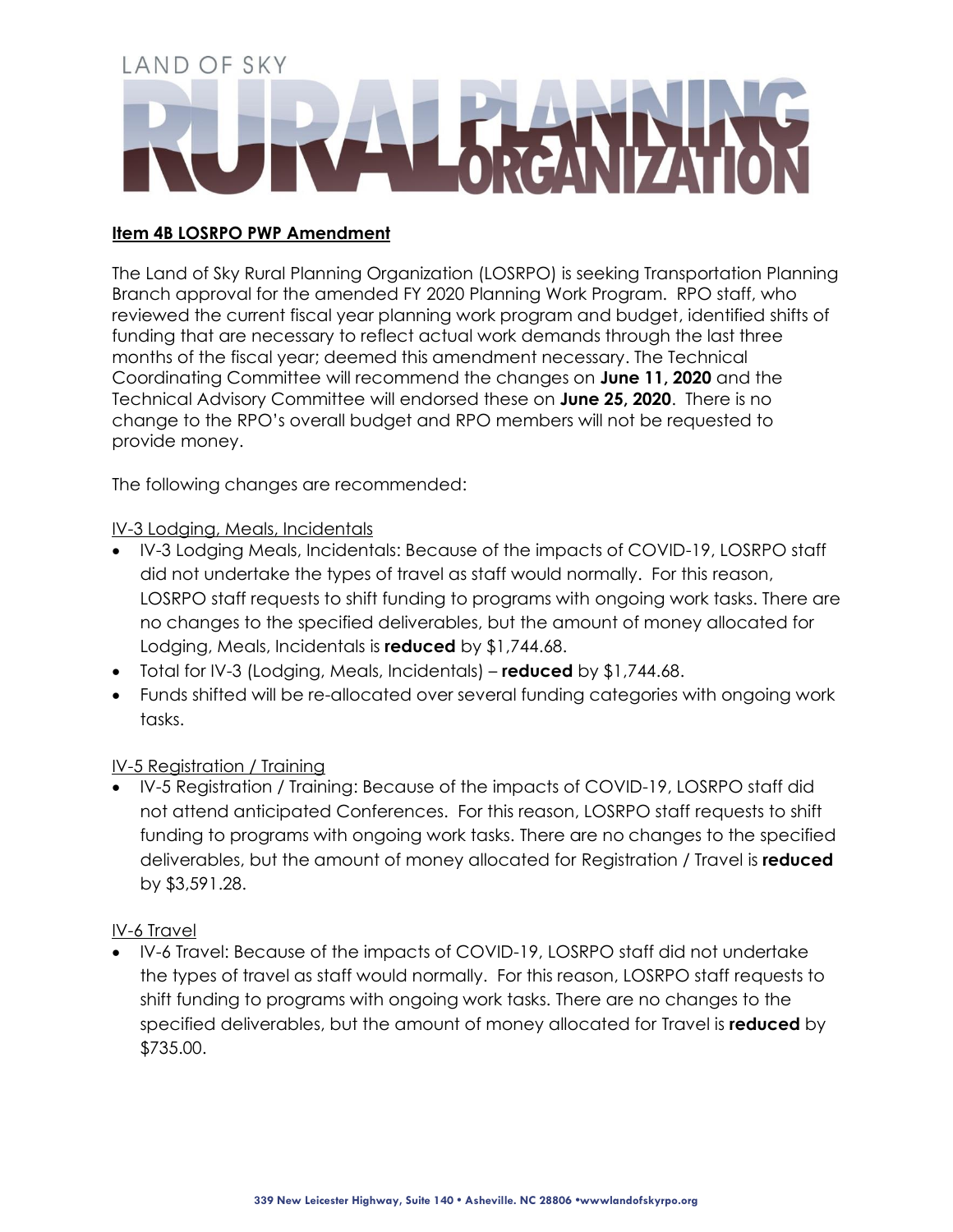## **II-4 General Transportation Planning**

- Additional work in NCARPO items and Western RPO Meetings.
- Total for II-4 (General Transportation Planning) **increased** by \$1,163.07.

# **II-2 Prioritization and Program Development**

- Additional work demands for SPOT6.0.
- Total for II-2 Prioritization and Program Development **increased** by \$4,907.89.

# **Staff Recommendations**:

Review and vote to recommend PWP amendment approval to TAC at their June 25<sup>th</sup> Meeting.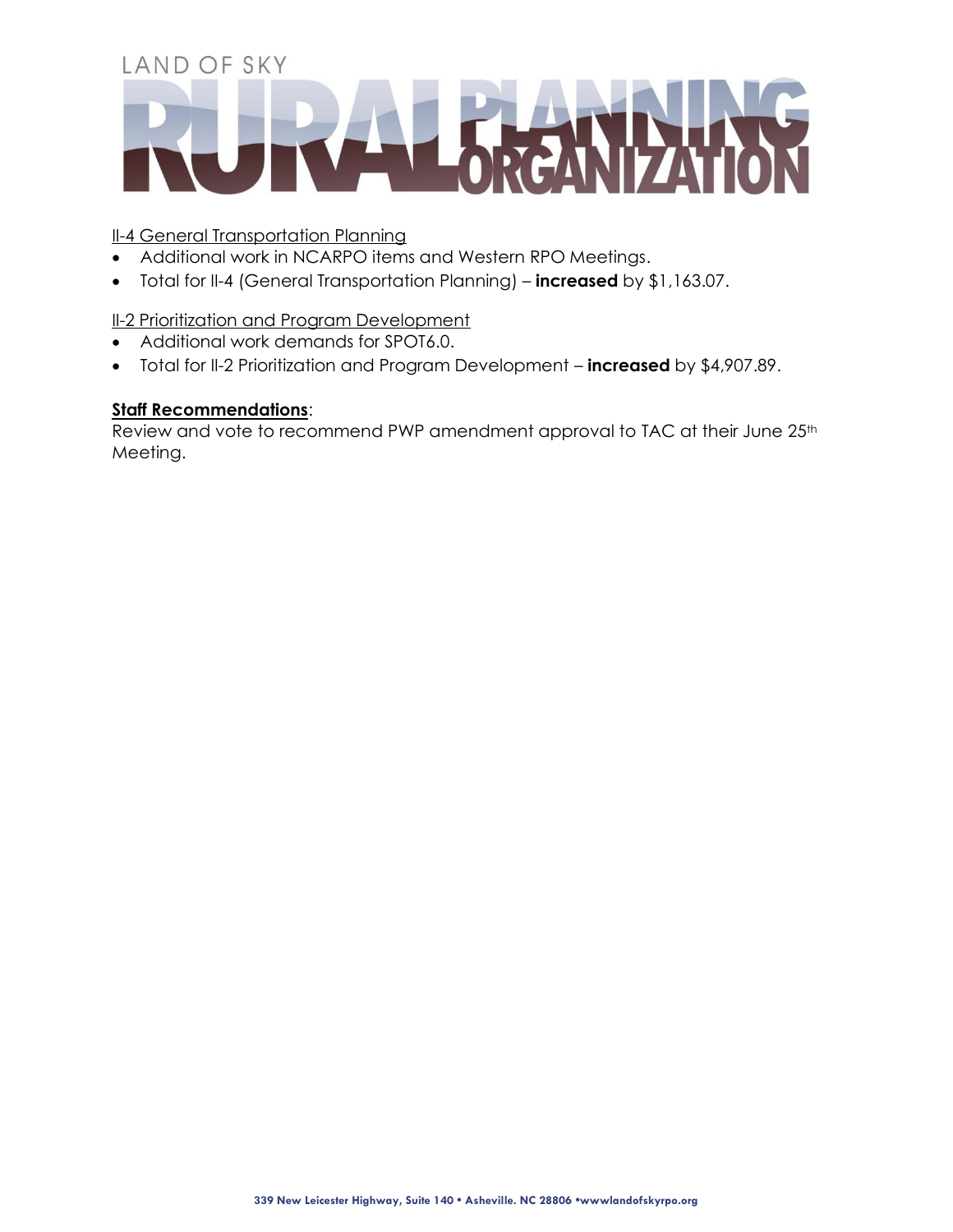#### **Item** *4C* **Resolution of Support, City of Brevard Bike/Ped Planning Grant**

City of Brevard staff are submitting for an NCDOT Bicycle/Pedestrian Planning Grant. A resolution of support is required from the RTAC. The deadline for application is June 30. 2020.

# **RESOLUTION ENDORSING THE APPLICATION FOR PEDESTRIAN PLANNING FUNDS BY THE CITY OF BREVARD, NC**

**WHEREAS,** North Carolina General Statutes 136-211 enacted July 6, 2000, provides for the establishment of Rural Transportation Planning Organizations (RPOs) to provide rural entities a cooperative and unified voice in project selection and funding, and enhance their involvement in integrated multi-model transportation planning; and

**WHEREAS,** the Transportation Advisory Committee is the duly recognized transportation decision-making body of the Land-of-Sky Rural Planning Organization; and

**WHEREAS,** the North Carolina Department of Transportation Division of Bicycle and Pedestrian Transportation has established a Bicycle and Pedestrian Planning Grant which provides funding to projects that will result in comprehensive local bicycle and pedestrian transportation plans; and

**WHEREAS**, the City of Brevard, North Carolina has decided to apply for funding from the Department of Transportation for a comprehensive bicycle and pedestrian plan for the application cycle that ends June 30, 2020; and

**WHEREAS**, the Transportation Advisory Committee finds it in the best interest of the Land of Sky Rural Planning Organization to endorse the City of Brevard's application.

**NOW THEREFORE,** be it resolved that the Land of Sky Rural Planning Organization Transportation Advisory Committee hereby endorses the application by the City of Brevard and, if the project is selected, will provide technical assistance for the duration of the project.

ADOPTED: This the 25<sup>th</sup> Day of June 2020.

#### **Staff Recommendations**:

Vote to Recommend LOSRPO TAC support the Resolution at their June 25<sup>th</sup> Meeting.